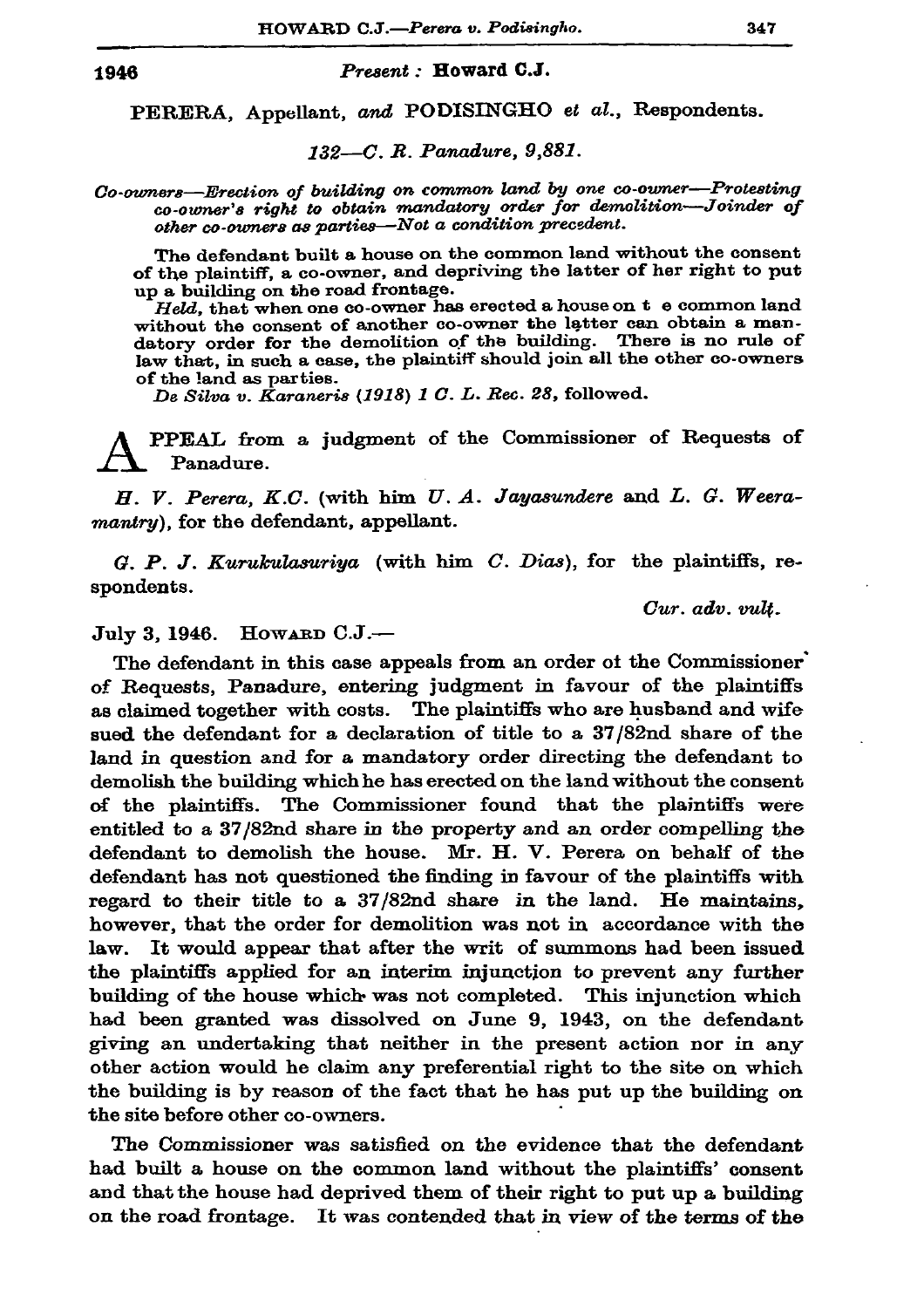order cancelling the order for the injunction the plaintiffs had impliedly consented to the erection of the house. I am of opinion that the Commissioner was right in rejecting this contention.

The only question that remains for consideration is whether the Commissioner was right in making an order compelling the defendant to pull down the house. In Vol. I of the 2nd edition of Nathen's Common Law of South Africa at p. 427 the general principle with regard to the alteration by one co-owner in the form of the common property is stated as follows :-

"No alteration in the form of the common property (such as a building) can be made by one owner if the other objects. In such a case, the person who objects is in a superior legal position, and he can compel the person making the alteration to restore the property to its former condition. But, if one of the joint-owners has knowingly permitted (but not authorised) a stranger, not having a share in the property, to make an alteration, such joint-owner is liable to pay damages for such alteration, but is not compellable to restore the property to its former condition (10, 3, s, 7)."

"See Van der Keessel (s. 777), who agrees with this, but adds that a part-owner, who has the smaller share in a house, may, without the other part-owner's consent, cause the same to be repaired; a view which is in accordance with equity, repairs coming under the head of necessary expenses."

Mr. Perera has cited the case of De Silva v. Siyadoris.<sup>1</sup> In his judgment in this case Lascelles C.J. at p. 270 states as follows :-

"But the co-cwner who putsup a building on the common property is in a totally different position from a person who, under agreement with the owner, builds on the land of another. The co-owner in such a case acquires no title in severalty as against the other owners. One co-owner could prevent him from building on the common property without the consent of the other co-owners  $(Silva v. Silva 2)$ , but the building once erected accedes to the soil and becomes part of the common property. The right of the builder is limited to a claim for compensation, which he could enforce in a partition action under sections 2 and 5 of Ordinance No. 10 of 1863. The claim of the plaintiff, therefore, rests on no legal foundation, and should have been dismissed. There is, of course, nothing in this decision to prevent any of the co-owners from claiming a partition, in a properly constituted partition suit, of the whole of the property, and in such an action the right of the builders of the houses now in dispute could be adjusted."

The plaintiff in  $De$  Silva v. Siyadoris claimed a share in the building which had been erected by his predecessor in title as against other co-owners, and it was held that there was no foundation in law for such a claim inasmuch as the building enured for the benefit and was the property of all the co-owners whose rights could be adjusted in a partition action

 $(1911)$  14 N. L. R. 268.

 $*(1903)$  6 N. L. R. 22.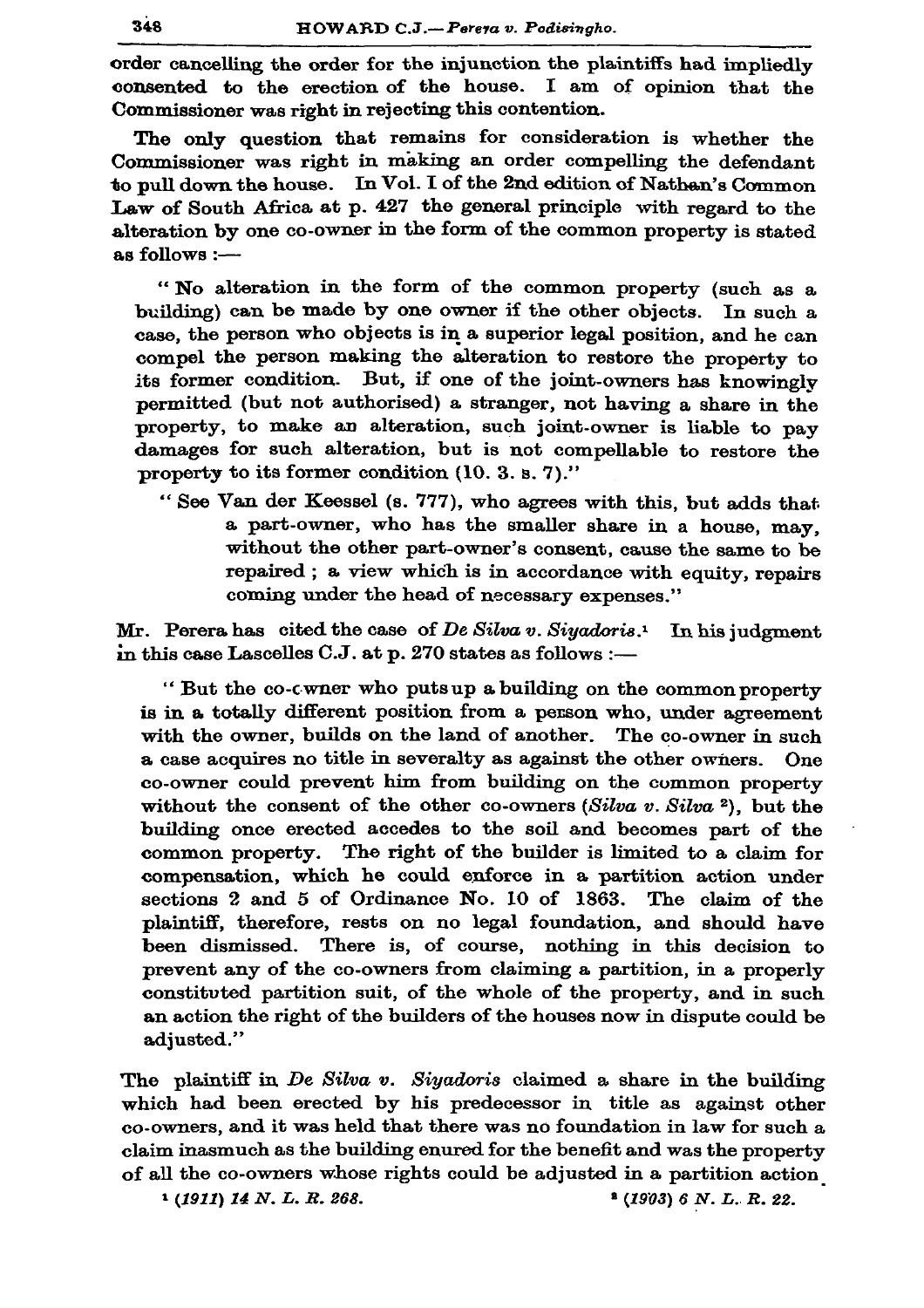Mr. Perera also cited the case of Heenhami v. Mohotihami<sup>1</sup> the headnote of which is as follows :-

"There is no rule of law that a co-owner cannot maintain an action against another co-owner without joining all the other co-owners of the land.

No doubt in many cases they are proper parties, and would be joined on an application being made for the purpose. In some cases they may even be parties, whose presence before the Court may be necessary in order to enable the Court to effectually and completely adjudicate upon all the questions involved in the action, in which case the Court may add them of its own motion under section 18. but if they are not added, the Court should, in accordance with the provisions of section 17, deal with the matter in controversy so far as regards the rights of the parties actually before it."

Mr. Perera maintains that as the house put up by the defendant in the present case is the property of all the co-owners an order for its demolition cannot be made without joining them all as parties. I do not think that this proposition follows from Heenhami v. Mohotihami. In fact it would appear to be contrary to the decision in *Muthaliph v. Mansoor*<sup>2</sup> in which it was held that a co-owner is not entitled to build a house on a land held in common without the consent of the others and an injunction may be issued against the offending co-owner to remove the building without proof of irreparable damage to the party complaining. It would appear from the judgment of Fernando A.J. in this case that the plaintiffs were only some of the co-owners and others had not been joined in the case. In Muthaliph v. Mansoor the case of De Silva v. Karaneris was cited with approval. The headnote of De Silva v. Karaneris<sup>3</sup> is as follows :-

"One co-owner has no right to build on the common land without the consent of the other co-owners. If they object his proper remedy is to bring a partition suit. So long as the land remains in common each co-owner is entitled to the use of every portion of the land and one co-owner has no right to prevent the others from going on any particular portion of the land by building upon it.

When one co-owner erects a building without the consent of the others he can be restrained by injunction from doing so, or if he has completed the building in spite of the protest of the others he may be ordered to pull down the same.

The decision of the Full Bench in the case of Heenhamy v. Mohoti Appu (supra) regarding the joinder of co-owners in an action by one co-owner, followed."

In his judgment Shaw J. states-

"With regard to the other part of his claim, namely, the claim for an injunction, I have although somewhat reluctantly come to the conclusion that he is entitled to succeed. It is clear law that one co-owner has no right to build on the common land without the consent of his co-owners. If he desires to build on the land and they object

 $(1916)$  19 N. L. R. 235.

<sup>2</sup> (1937) 39 N.L.R. 316.

<sup>3</sup> (1918) 1 C. L. Rec. 28.